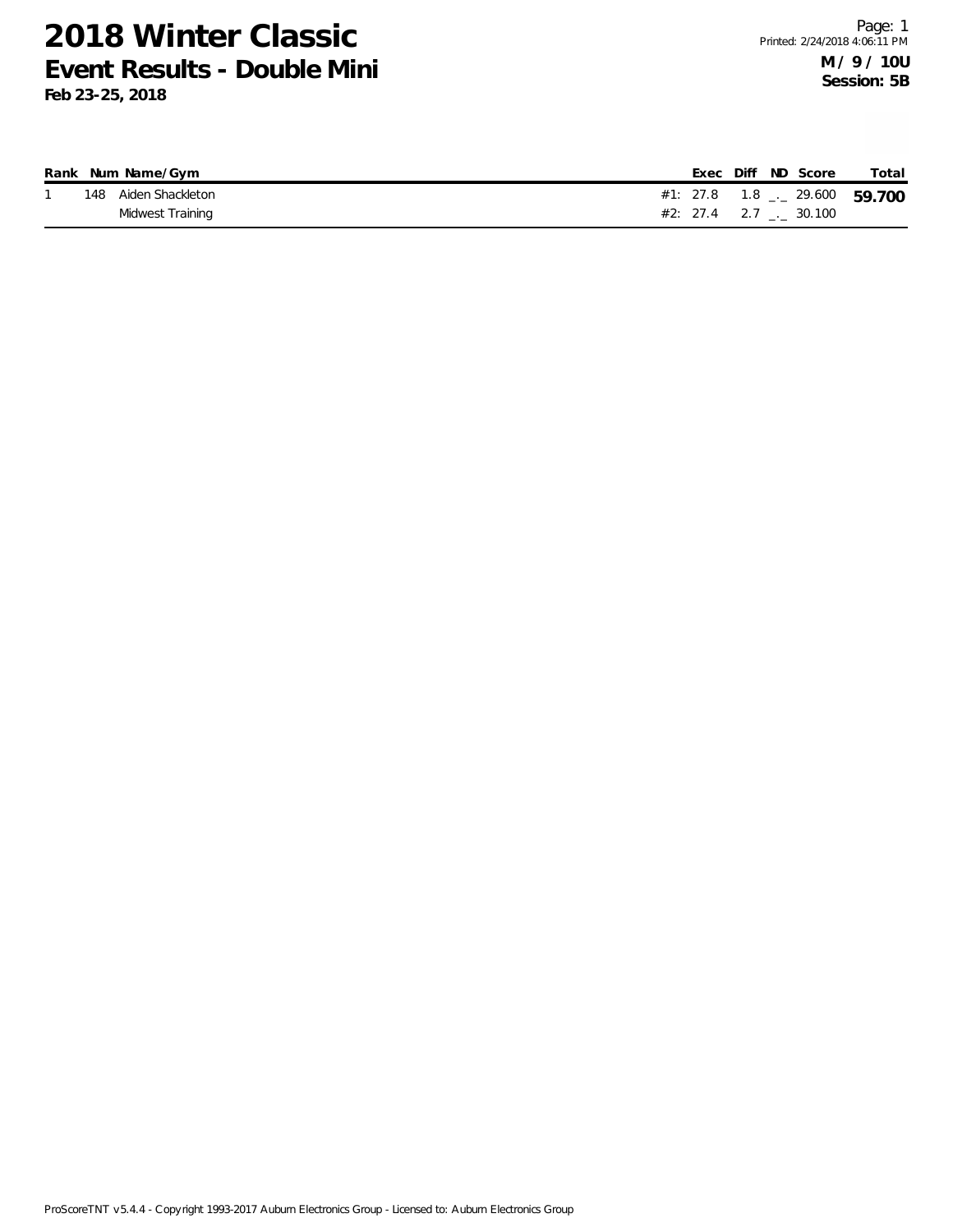| Rank |     | Num Name/Gym                                        | Exec                 | Diff | ND Score                                                          | Total  |
|------|-----|-----------------------------------------------------|----------------------|------|-------------------------------------------------------------------|--------|
|      | 833 | Alexandra Mytnik<br>Rising Stars Gymnastics Academy | #1: 28.6<br>#2: 28.6 |      | 2.1 $\frac{1}{2}$ 30.700<br>$2.7$ $_{\sim}$ 31.300                | 62.000 |
| 2    | 194 | Haley Clark<br>Merino Trampoline Gymnastics Academy |                      |      | #1: 27.1 3.2 $\frac{1}{2}$ 30.300<br>#2: 28.1 3.1 $\ldots$ 31.200 | 61.500 |
| 3    | 193 | Marlena Gracia<br>Garden State Trampoline Academy   | #2: 20.3             |      | $#1: 27.5$ 1.8 -0.9 28.400<br>$0.5$ _._ 20.800                    | 49.200 |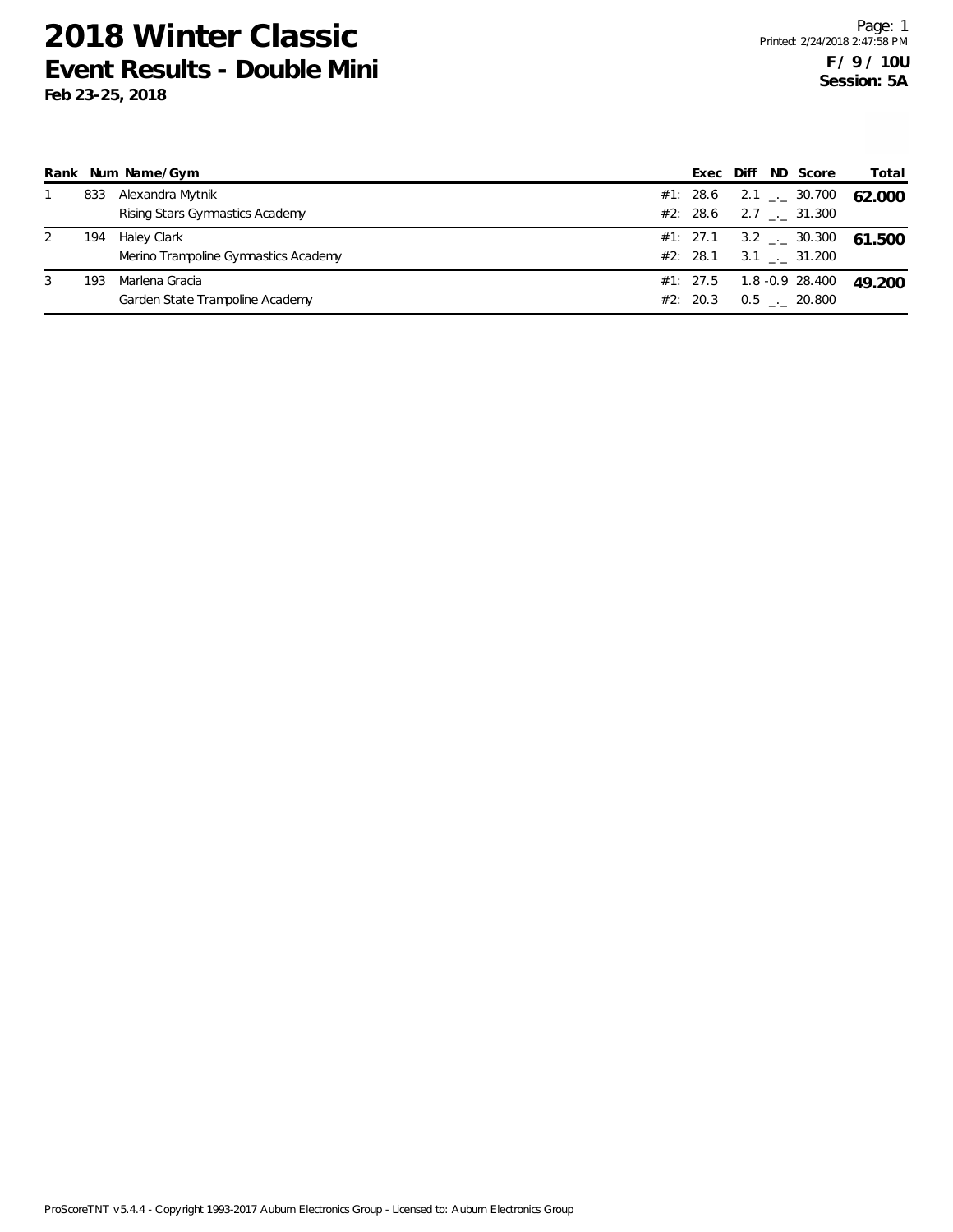|     | Rank Num Name/Gym          |  |  | Exec Diff ND Score         | Total                                    |
|-----|----------------------------|--|--|----------------------------|------------------------------------------|
| 223 | Ethan He-Miller            |  |  |                            | #1: 27.7 1.7 $\sim$ 29.400 59.500        |
|     | Dulles Gymnastics Academy  |  |  | $\#2: 27.9$ 2.2 . 30.100   |                                          |
| 233 | Maxx Smithlin              |  |  |                            | #1: 20.4 0.7 $\frac{1}{2}$ 21.100 49.600 |
|     | Seattle Gymnastics-Ballard |  |  | $#2: 27.3$ 2.1 -0.9 28.500 |                                          |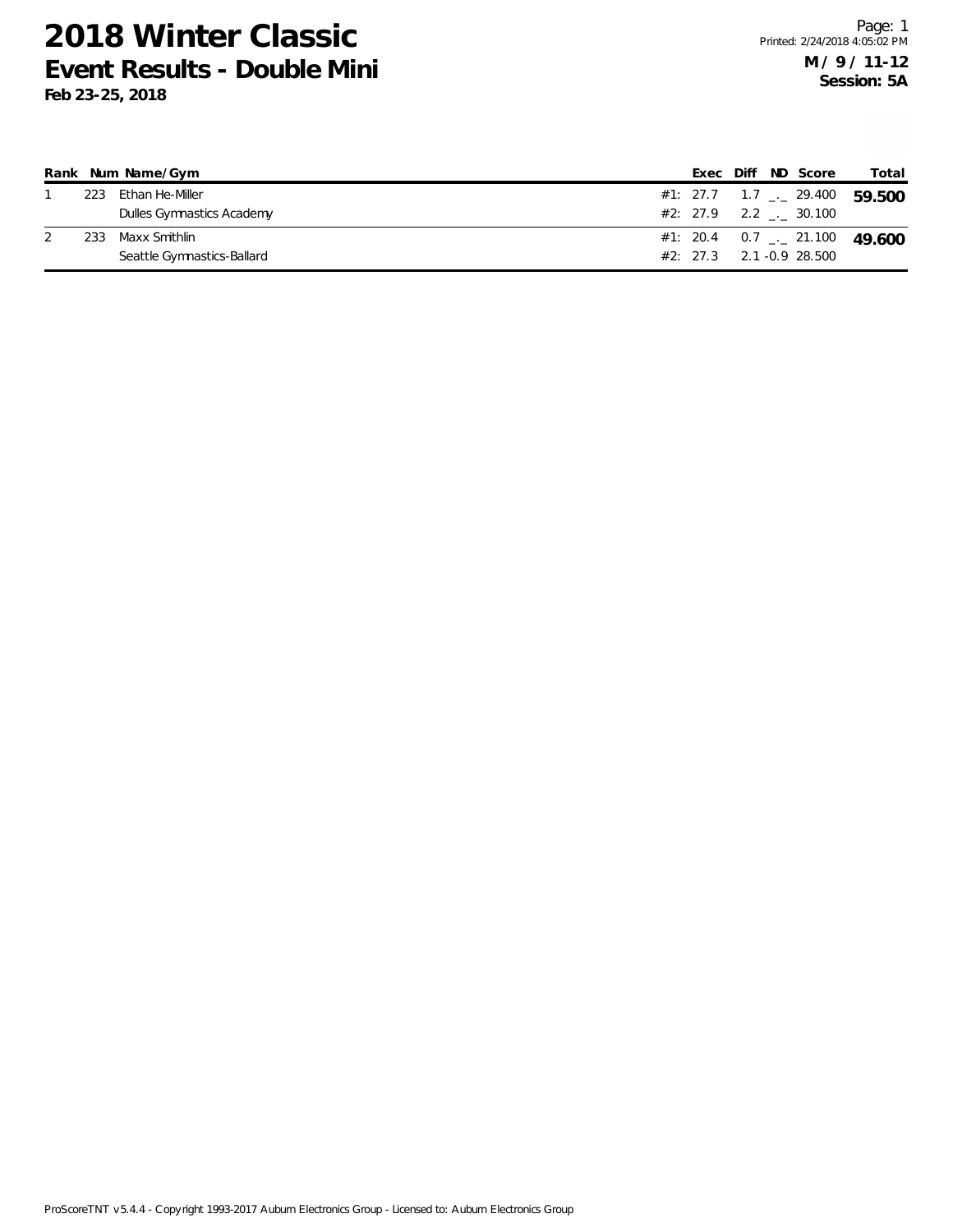|   |     | Rank Num Name/Gym                                  | Exec                 | Diff | ND Score                                               | Total  |
|---|-----|----------------------------------------------------|----------------------|------|--------------------------------------------------------|--------|
|   | 221 | Betsy Nash<br>Merino Trampoline Gymnastics Academy | #1: 28.1<br>#2: 28.3 |      | $2.1$ $_{\leftarrow}$ 30.200<br>$3.1$ $_{-1}$ $31.400$ | 61.600 |
| 2 | 334 | Secret Carroll<br>Maximum Athletics                | #1: 28.1<br>#2: 28.9 |      | $2.7$ $_{\sim}$ 30.800<br>$1.8$ $_{\sim}$ 30.700       | 61.500 |
| 3 | 227 | Angelina Garza<br>Victoria Gymagic Inc.            | #1: 27.7<br>#2: 28.0 |      | $2.1$ $_{-}$ 29.800<br>2.7 . 30.700                    | 60.500 |
| 4 | 230 | Samantha Breckenridge<br>Kris Power Tumbling       | #1: 28.0<br>#2: 27.3 |      | $2.7$ $_{\sim}$ 30.700<br>2.7 -0.3 29.700              | 60.400 |
| 5 | 317 | Riana Garcia<br>3T1                                | #1: 28.2<br>#2: 26.8 |      | $1.8$ $_{-}$ 30.000<br>$2.7$ $_{-}$ 29.500             | 59.500 |
| 6 | 271 | Ashley Sherman<br>Elite Trampoline Academy         | #1: 28.3<br>#2: 27.6 |      | 1.7 -0.9 29.100<br>$2.1 - 0.3$ 29.400                  | 58.500 |
|   | 249 | Kate Moody<br><b>Gymnast Factory</b>               | #1: 28.5<br>#2: 19.9 |      | 2.1 $\frac{1}{2}$ 30.600<br>$0.7$ _._ 20.600           | 51.200 |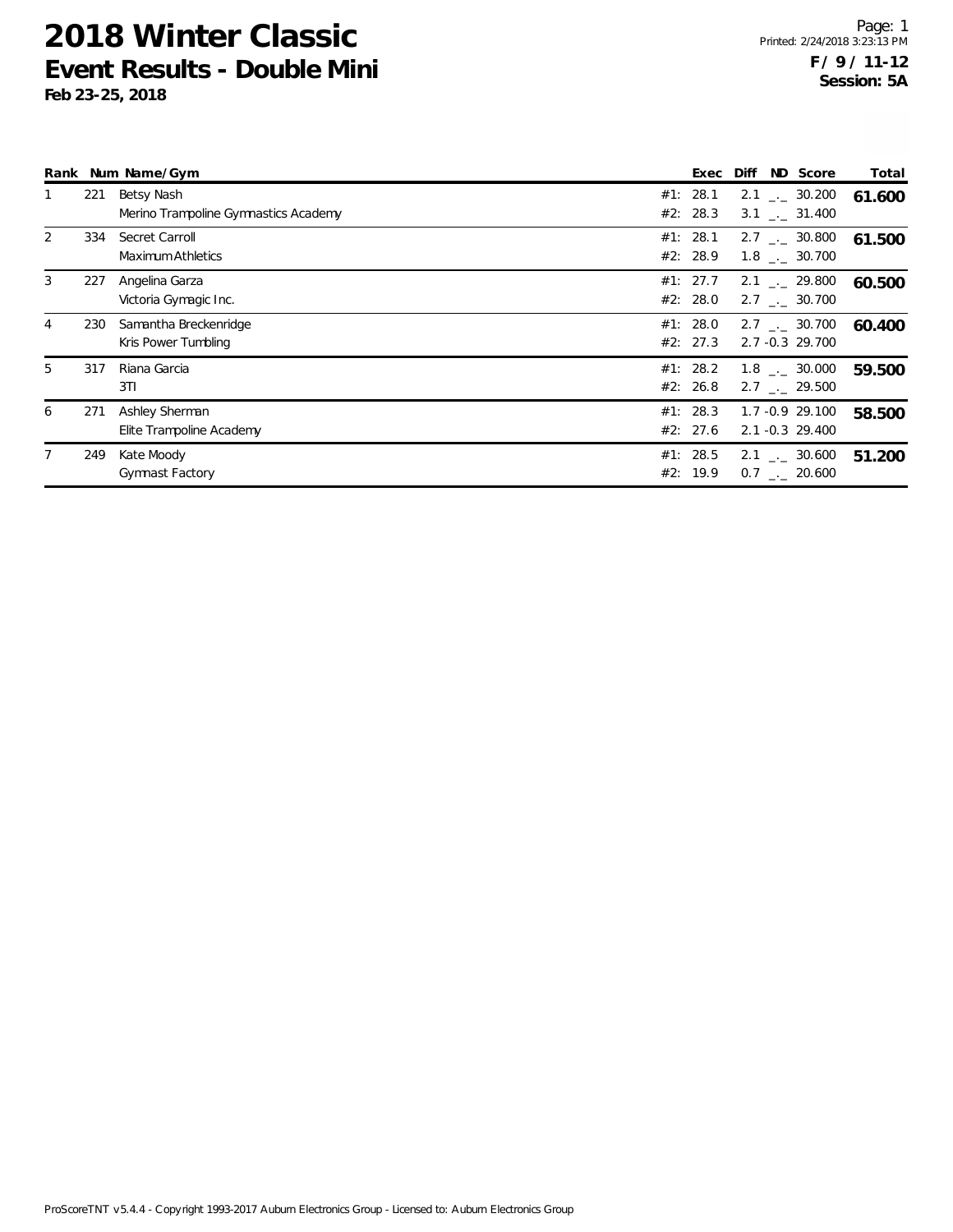|    |     | Rank Num Name/Gym                                    |     | Exec Diff            |  | ND Score                                       | Total  |
|----|-----|------------------------------------------------------|-----|----------------------|--|------------------------------------------------|--------|
| 1T | 475 | Caleb Cypher<br>For the Kidz                         |     | #1: 28.7<br>#2: 28.2 |  | $2.7$ $_{--}$ 31.400<br>3.1 -0.9 30.400        | 61.800 |
| 2T | 462 | Jack Donigian<br>Troy Gymnastics                     |     | #1: 27.6<br>#2: 28.0 |  | $3.0$ $_{--}$ 30.600<br>$3.2$ $_{\sim}$ 31.200 | 61.800 |
| 3  | 427 | Brycen Young<br>Gleasons Gymnastics Maple Grove      |     | #1: 28.8<br>#2: 25.3 |  | $2.7$ $_{--}$ 31.500<br>2.1 -1.5 25.900        | 57.400 |
| 4  | 478 | Evan Pedraza<br>Team Legacy (Coach Patty Gymnastics) |     | #1: 28.4<br>#2: 25.4 |  | 1.7 -0.3 29.800<br>2.7 -0.9 27.200             | 57.000 |
| 5  | 380 | Cristian Aguirre<br><b>Integrity Athletics</b>       | #2: | #1: 26.3<br>0.0      |  | $3.2 - 1.5$ 28.000<br>$0.0$ _._ 0.000          | 28.000 |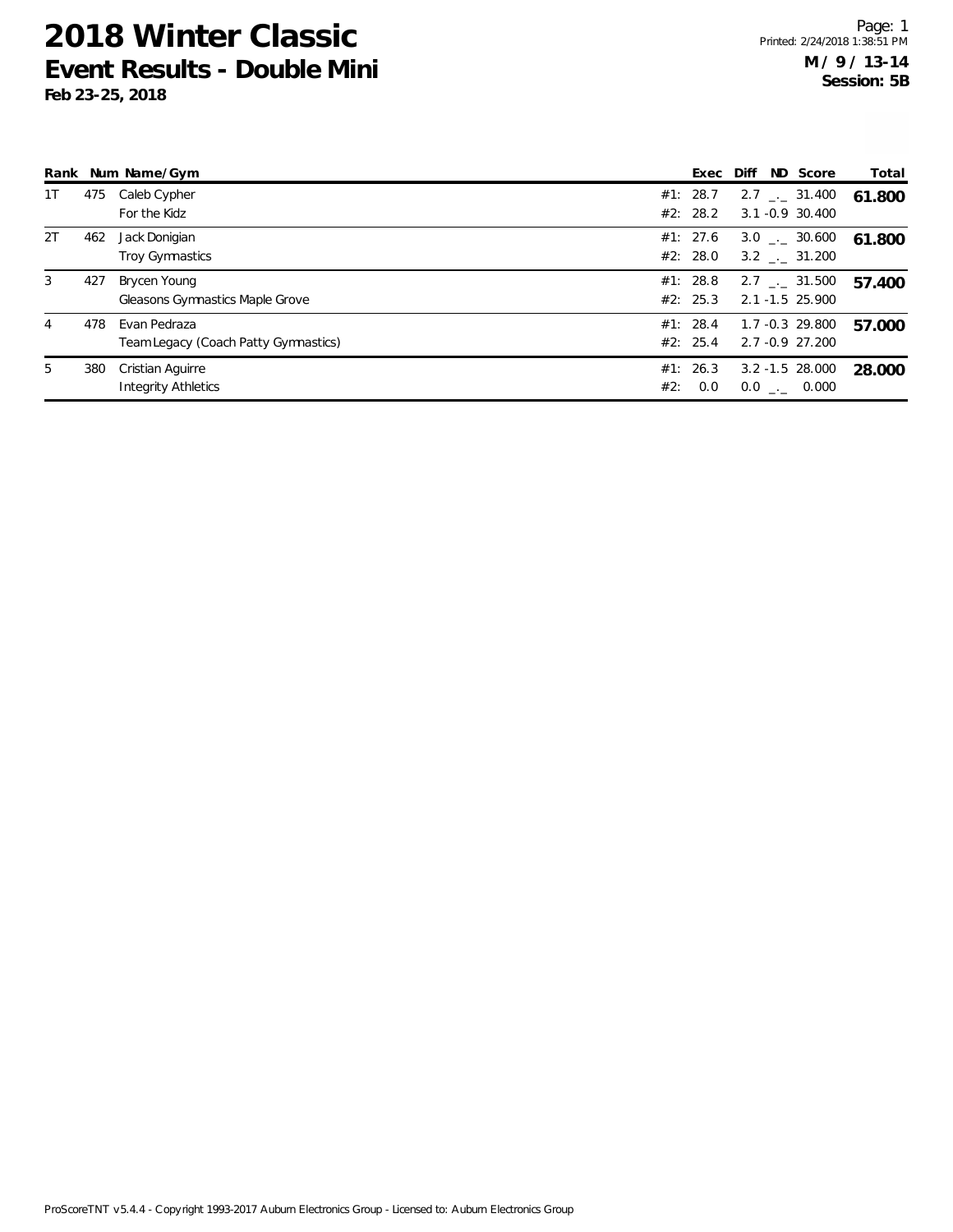|                |     | Rank Num Name/Gym                                        |            | Exec                 | ND Score<br>Diff                                             | Total  |
|----------------|-----|----------------------------------------------------------|------------|----------------------|--------------------------------------------------------------|--------|
| 1              | 473 | Chloe Harnar<br>Amplify Gymnastics                       | #2:        | #1: 28.3<br>28.0     | $3.1$ $_{-}$ 31.400<br>$3.2$ $_{-1}$ 31.200                  | 62.600 |
| 2              | 367 | Gracie Cain<br>Eagle Gymnastics Academy                  |            | #1: 28.0<br>#2: 28.3 | $3.2$ $-2$ 31.200<br>$3.0$ $_{-}$ 31.300                     | 62.500 |
| 3              | 376 | Jenna McCarthy<br>Gleasons Gymnastics School             | #1:        | 28.3<br>#2: 28.8     | $2.7$ $_{\leftarrow}$ 31.000<br>$1.8$ $_{-}$ 30.600          | 61.600 |
| 4              | 488 | Mya Millikin<br>Eagle Gymnastics Academy                 |            | #1: 27.5<br>#2: 28.4 | 3.2 - 0.9 29.800<br>$2.9$ $_{\leftarrow}$ 31.300             | 61.100 |
| 5              | 492 | Grace Updike<br>Airborne Academy                         |            | #1: 28.4<br>#2: 27.8 | $2.1$ _._ 30.500<br>2.9 -0.2 30.500                          | 61.000 |
| 6              | 357 | Katherine Ballard<br>Troy Gymnastics                     |            | #1: 27.3<br>#2: 27.9 | $3.2$ _._ 30.500<br>3.1 - 0.9 30.100                         | 60.600 |
| $\overline{7}$ | 352 | Ella Henshaw<br>Merino Trampoline Gymnastics Academy     |            | #1: 27.9<br>#2: 27.7 | $2.1$ $_{-}$ 30.000<br>$2.7$ $_{\leftarrow}$ 30.400          | 60.400 |
| 8              | 395 | Skylar Reale<br>Indigo Gymnastics Center                 | #1:        | 27.5<br>#2: 28.1     | $2.2$ $_{-}$ 29.700<br>$2.1$ _._ 30.200                      | 59.900 |
| 9T             | 421 | Hailey DeGuelle<br>Powerhouse TNT Gymnastics             |            | #1: 27.9<br>#2: 27.9 | $2.2$ $_{\leftarrow}$ 30.100<br>$1.8$ $_{\leftarrow}$ 29.700 | 59.800 |
| 10T            | 355 | Ava Binkowski<br>Elite Sports Complex Inc.               |            | #1: 27.8<br>#2: 27.1 | $2.7$ $_{\leftarrow}$ 30.500<br>2.5 -0.3 29.300              | 59.800 |
| 11             | 375 | Anastasia Katchalova<br>Elite World Gymnastics           | #1:        | 28.5<br>#2: 27.1     | 3.3 0.3 32.100<br>1.8 -1.5 27.400                            | 59.500 |
| 12             | 461 | Aislin Patterson<br>Merino Trampoline Gymnastics Academy |            | #1: 27.6<br>#2: 27.8 | $2.1$ $_{-}$ 29.700<br>2.7 -0.9 29.600                       | 59.300 |
| 13             | 435 | Clara O'Mara<br>Indigo Gymnastics Center                 | #1:        | 20.3<br>#2: 27.9     | $0.7 - 0.3$ 20.700<br>$2.1$ $_{\leftarrow}$ 30.000           | 50.700 |
| 14             | 388 | Katherine Charlton<br>Gymnast Factory                    | #1:<br>#2: | 0.0<br>26.9          | $0.0\ 0.0$<br>0.000<br>2.7 -0.3 29.300                       | 29.300 |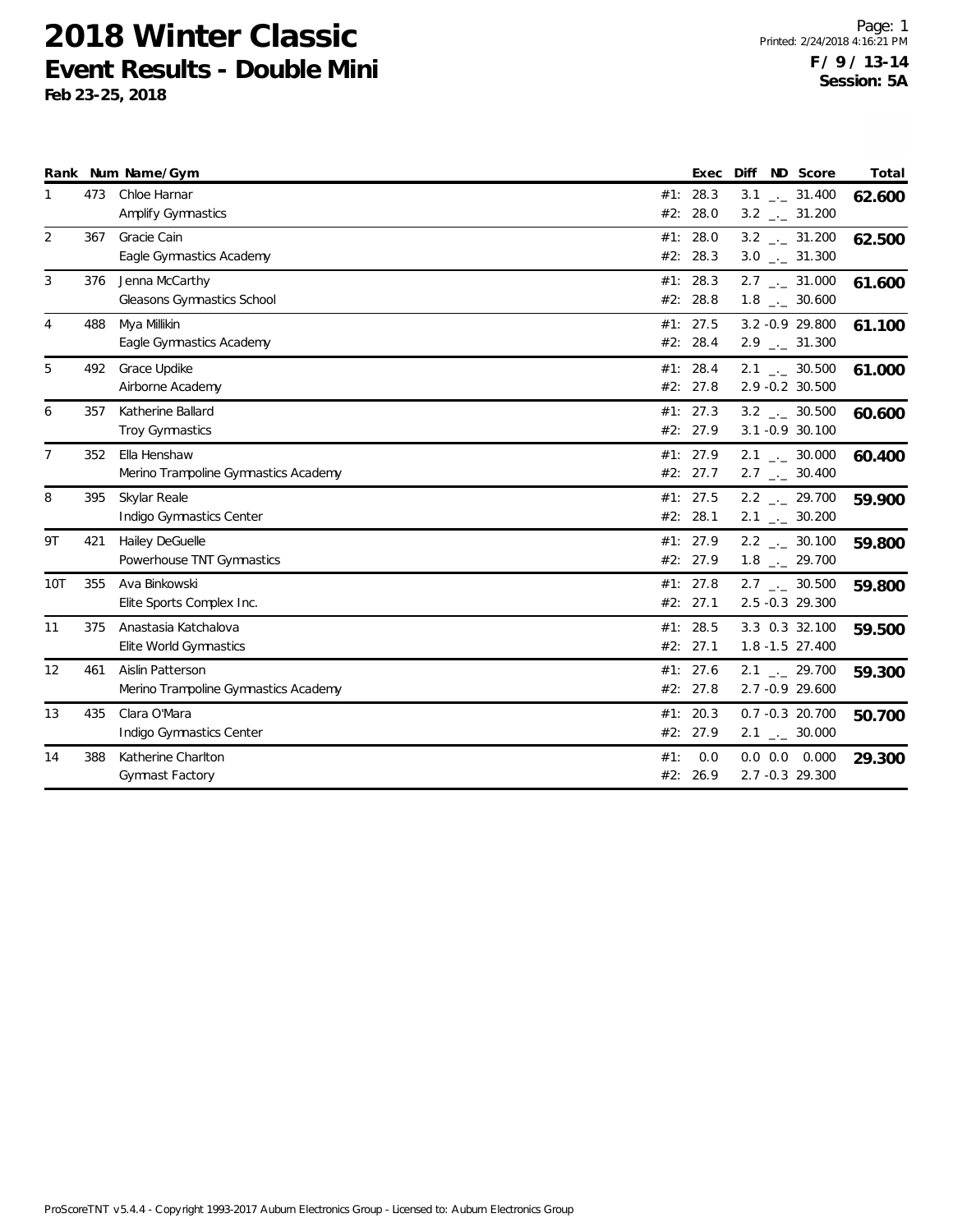|                |     | Rank Num Name/Gym                                     | Exec                      | ND Score<br><b>Diff</b>                                      | Total  |
|----------------|-----|-------------------------------------------------------|---------------------------|--------------------------------------------------------------|--------|
| 1              | 562 | Jonathon Purdum<br>Airbenders                         | #1: 28.4<br>#2:<br>28.2   | 3.1 -0.3 31.200<br>$3.2$ _._ 31.400                          | 62.600 |
| 2              | 603 | Logan Pratt<br>For the Kidz                           | #1: 28.2<br>28.5<br>#2:   | 3.1 -0.9 30.400<br>$3.2$ $_{\leftarrow}$ 31.700              | 62.100 |
| 3              | 635 | Brenden Mickelsen<br>DeVeau's School of Gymnastics    | 28.7<br>#1:<br>#2: 28.7   | $2.7$ $_{\leftarrow}$ 31.400<br>$1.8$ $_{\leftarrow}$ 30.500 | 61.900 |
| 4              | 585 | Kyle Allen<br><b>MJM Studios</b>                      | #1: 28.1<br>28.4<br>#2:   | 3.2 - 0.9 30.400<br>$3.0$ __ 31.400                          | 61.800 |
| 5              | 672 | <b>Connor Shemenski</b><br><b>Integrity Athletics</b> | #1: 28.5<br>#2: 28.5      | $2.1$ _._ 30.600<br>2.7 -0.3 30.900                          | 61.500 |
| 6              | 621 | Steve Xiaaj<br>Gleasons Gymnastics School             | 28.5<br>#1:<br>#2: 27.8   | $1.8$ _._ 30.300<br>$3.0$ _ 30.800                           | 61.100 |
| $\overline{7}$ | 594 | John Bernard Lovett<br>So Cal TTC                     | #1: 27.9<br>#2: 28.8      | 2.5 -0.3 30.100<br>2.5 -0.9 30.400                           | 60.500 |
| 8              | 824 | Beau Beltran<br>World Champions Centre                | #1: 28.4<br>#2: 27.3      | 3.1 -0.9 30.600<br>$3.2 -0.9$ 29.600                         | 60.200 |
| 9              | 753 | Ruben Latorre<br>Scottsdale Gymnastics                | #1: 26.9<br>#2: 27.1      | 3.1 -0.3 29.700<br>3.5 -0.6 30.000                           | 59.700 |
| 10             | 587 | Jared Oglesby<br><b>Amplify Gymnastics</b>            | #1: 28.4<br>#2: 24.9      | 3.1 -0.3 31.200<br>$3.1$ $_{-}$ 28.000                       | 59.200 |
| 11T            | 712 | Jackson Arnold<br>For the Kidz                        | 28.0<br>#1:<br>#2: 28.0   | 2.2 -0.3 29.900<br>1.8 -0.9 28.900                           | 58.800 |
| 12T            | 619 | Koulton Ruddle<br>For the Kidz                        | #1: 27.5<br>#2: 27.7      | 2.7 -0.9 29.300<br>2.7 -0.9 29.500                           | 58.800 |
| 13             | 831 | Thomas Smith<br>Gigueres                              | #1: 25.2<br>#2: 27.6      | $2.2$ $_{\leftarrow}$ 27.400<br>2.9 -0.3 30.200              | 57.600 |
| 14             | 632 | <b>Harrison Smith</b><br><b>MJM Studios</b>           | #1:<br>0.0<br>#2:<br>28.8 | $0.0$ _ 0.000<br>$3.0$ __ 31.800                             | 31.800 |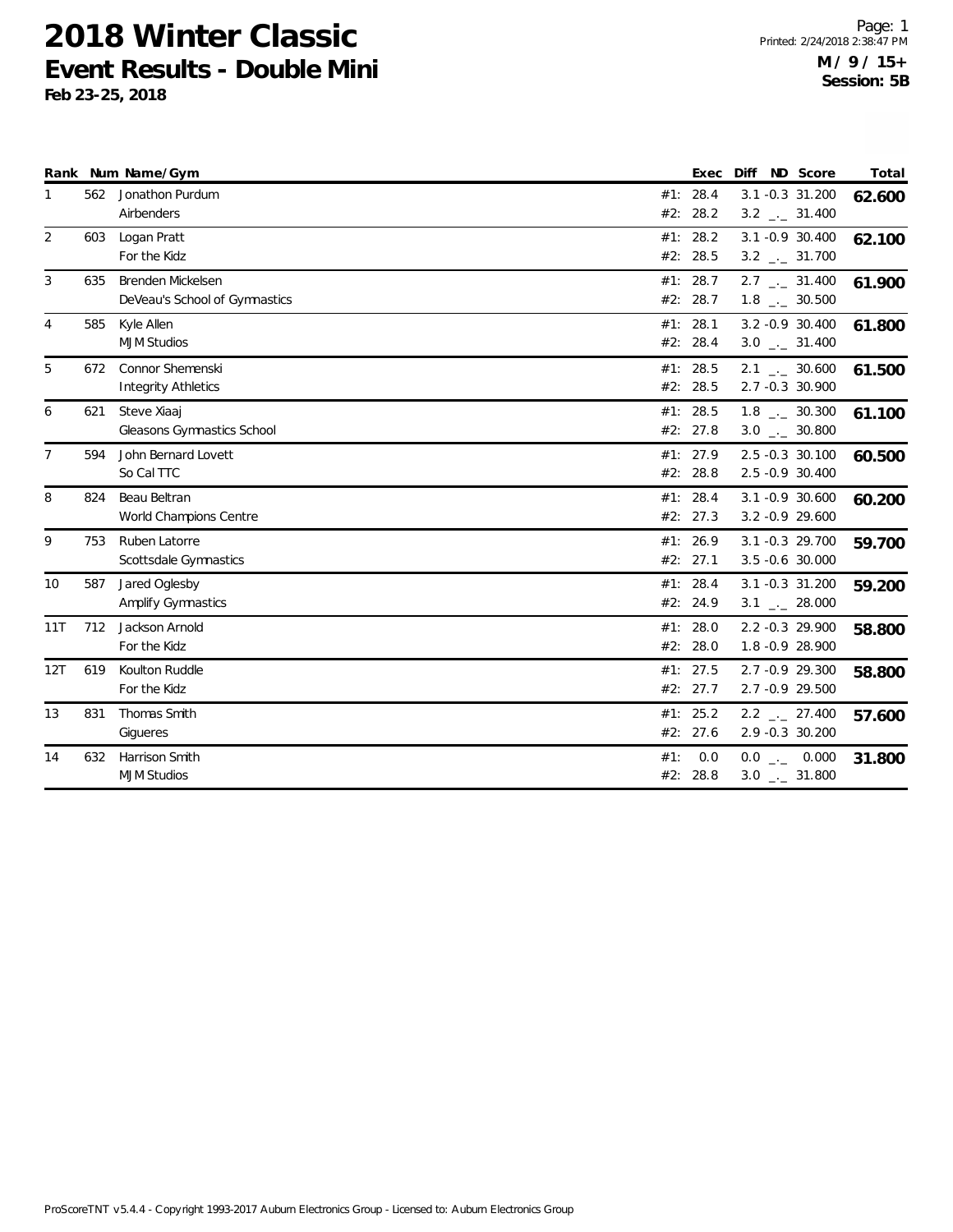**Feb 23-25, 2018**

|     |     | Rank Num Name/Gym                           |     | Exec                 | Diff                                                         | ND Score | Total  |
|-----|-----|---------------------------------------------|-----|----------------------|--------------------------------------------------------------|----------|--------|
| 1   | 659 | Amira Dehmani                               |     | #1: 28.6             | $2.7$ $_{\leftarrow}$ 31.300                                 |          | 61.700 |
|     |     | <b>Integrity Athletics</b>                  | #2: | 28.3                 | $2.1$ $_{-}$ 30.400                                          |          |        |
| 2   | 618 | <b>Talbot Arnold</b><br>For the Kidz        | #1: | 28.3<br>#2: 28.6     | $2.2$ $_{\leftarrow}$ 30.500<br>$2.1$ $_{\leftarrow}$ 30.700 |          | 61.200 |
| 3   | 623 | Anja Whitehouse                             |     | #1: 28.7             | $2.2$ $_{\leftarrow}$ 30.900                                 |          |        |
|     |     | For the Kidz                                |     | #2: 28.1             | $2.1$ $_{\leftarrow}$ 30.200                                 |          | 61.100 |
| 4   | 722 | Taylor Smith                                |     | #1: $28.0$           | $2.7$ $_{\leftarrow}$ 30.700                                 |          | 60.800 |
|     |     | Scottsdale Gymnastics                       |     | #2: 28.0             | $2.1$ $_{-}$ 30.100                                          |          |        |
| 5   | 706 | Maria Torok                                 |     | #1: 27.0             | $3.5$ $_{-}$ 30.500                                          |          | 60.700 |
|     |     | <b>Gymnastics Central</b>                   |     | #2: 28.1             | $2.1$ $_{\leftarrow}$ 30.200                                 |          |        |
| 6   | 605 | Camille Clayton                             |     | #1: $28.0$           | $2.1$ $_{-}$ 30.100                                          |          | 60.500 |
|     |     | DeVeau's School of Gymnastics               |     | #2: 27.7             | $2.7$ $_{\leftarrow}$ 30.400                                 |          |        |
| 7   | 651 | Kassidy Gardner                             |     | #1: 28.2             | 3.2 -0.9 30.500                                              |          | 60.300 |
|     |     | Scottsdale Gymnastics                       |     | #2: 26.7             | 3.1 $_{-1}$ 29.800                                           |          |        |
| 8   | 522 | Ellie Barta                                 |     | #1: 27.9             | $2.7$ $_{\leftarrow}$ 30.600                                 |          | 59.600 |
|     |     | Gleasons Gymnastics Maple Grove             |     | #2: 27.8             | 2.1 -0.9 29.000                                              |          |        |
| 9   | 592 | Alaina Hurley<br>Seattle Gymnastics-Ballard | #1: | 27.9<br>#2: 27.6     | 2.1 -0.3 29.700<br>$2.1$ $_{-1}$ 29.700                      |          | 59.400 |
|     |     |                                             |     | #1: 28.1             | 2.1 -0.9 29.300                                              |          |        |
| 10T | 582 | <b>Taylor Miller</b><br>Airborne Academy    |     | #2: 28.1             | 2.7 -0.9 29.900                                              |          | 59.200 |
| 11T | 547 | McKenzie Crowder                            |     | #1: $27.8$           | 1.8 -1.5 28.100                                              |          | 59.200 |
|     |     | <b>MJM Studios</b>                          |     | #2: 28.2             | $2.9$ $_{\leftarrow}$ 31.100                                 |          |        |
| 12  | 625 | Emma Beschta                                |     | #1: 27.4             | 1.6 3.0 32.000                                               |          | 58.300 |
|     |     | Seattle Gymnastics-Ballard                  |     | #2: 24.5             | $1.8$ $_{-}$ 26.300                                          |          |        |
| 13  | 634 | Kate Myers                                  |     | #1: 25.1             | 3.1 - 0.9 27.300                                             |          | 56.800 |
|     |     | <b>Troy Gymnastics</b>                      |     | #2: 27.6             | 2.2 -0.3 29.500                                              |          |        |
| 14  | 536 | Cecelia Bernard                             |     | #1: 24.9             | 2.1 -0.9 26.100                                              |          | 56.300 |
|     |     | Airborne Gymnastics and Dance               |     | #2: 27.8             | 2.7 -0.3 30.200                                              |          |        |
| 15  | 599 | Rachel Schachter                            | #1: | 27.6                 | 2.1 -0.9 28.800                                              |          | 55.000 |
|     |     | Seattle Gymnastics-Ballard                  |     | #2: 27.9             | 1.6 -3.3 26.200                                              |          |        |
| 16  | 650 | Caity Whatley                               |     | #1: 28.4             | $1.3 - 3.0$ 26.700                                           |          | 53.200 |
|     |     | Powerhouse TNT Gymnastics                   |     | #2: 28.3             | 1.2 -3.0 26.500                                              |          |        |
| 17  | 827 | Abigail Unger<br>World Champions Centre     |     | #1: 20.2<br>#2: 28.4 | $0.7$ _ 20.900<br>$3.2$ $_{\leftarrow}$ 31.600               |          | 52.500 |
| 18  | 554 | Tegan Beaman                                |     | #1: 19.7             | $0.5$ _ 20.200                                               |          |        |
|     |     | Troy Gymnastics                             |     | #2: 28.6             | $3.2$ $_{\leftarrow}$ 31.800                                 |          | 52.000 |
| 19  | 719 | Vanessa Ruiz                                |     | #1: $27.0$           | 0.7 -0.6 27.100                                              |          | 47.800 |
|     |     | Wasatch T&T                                 |     | #2: 20.0             | $0.7$ $_{--}$ 20.700                                         |          |        |
| 20  | 537 | Sadie Sleeth                                |     | #1: $19.5$           | $0.5$ $_{-}$ 20.000                                          |          | 45.700 |
|     |     | Seattle Gymnastics-Ballard                  |     | #2: 27.7             | 1.3 - 3.3 25.700                                             |          |        |
| 21  | 710 | Liann Leidy                                 |     | #1: $28.0$           | $2.7$ $_{\leftarrow}$ 30.700                                 |          | 30.700 |
|     |     | Sonshine Gymnastics                         | #2: | 0.0                  | $0.0$ _ 0.000                                                |          |        |
| 22  | 655 | Taylor Bentley                              |     | #1: 27.5             | 2.5 -0.3 29.700                                              |          | 29.700 |
|     |     | Galaxy Sports Group                         | #2: | 0.0                  | $0.0$ _ 0.000                                                |          |        |
| 23  | 691 | Catherine Bennion                           | #1: | 0.0                  | $0.0$ _ $-$                                                  | 0.000    | 29.600 |
|     |     | Seattle Gymnastics-Ballard                  |     | #2: 27.8             | $1.8$ $_{-}$ 29.600                                          |          |        |

ProScoreTNT v5.4.4 - Copyright 1993-2017 Auburn Electronics Group - Licensed to: Auburn Electronics Group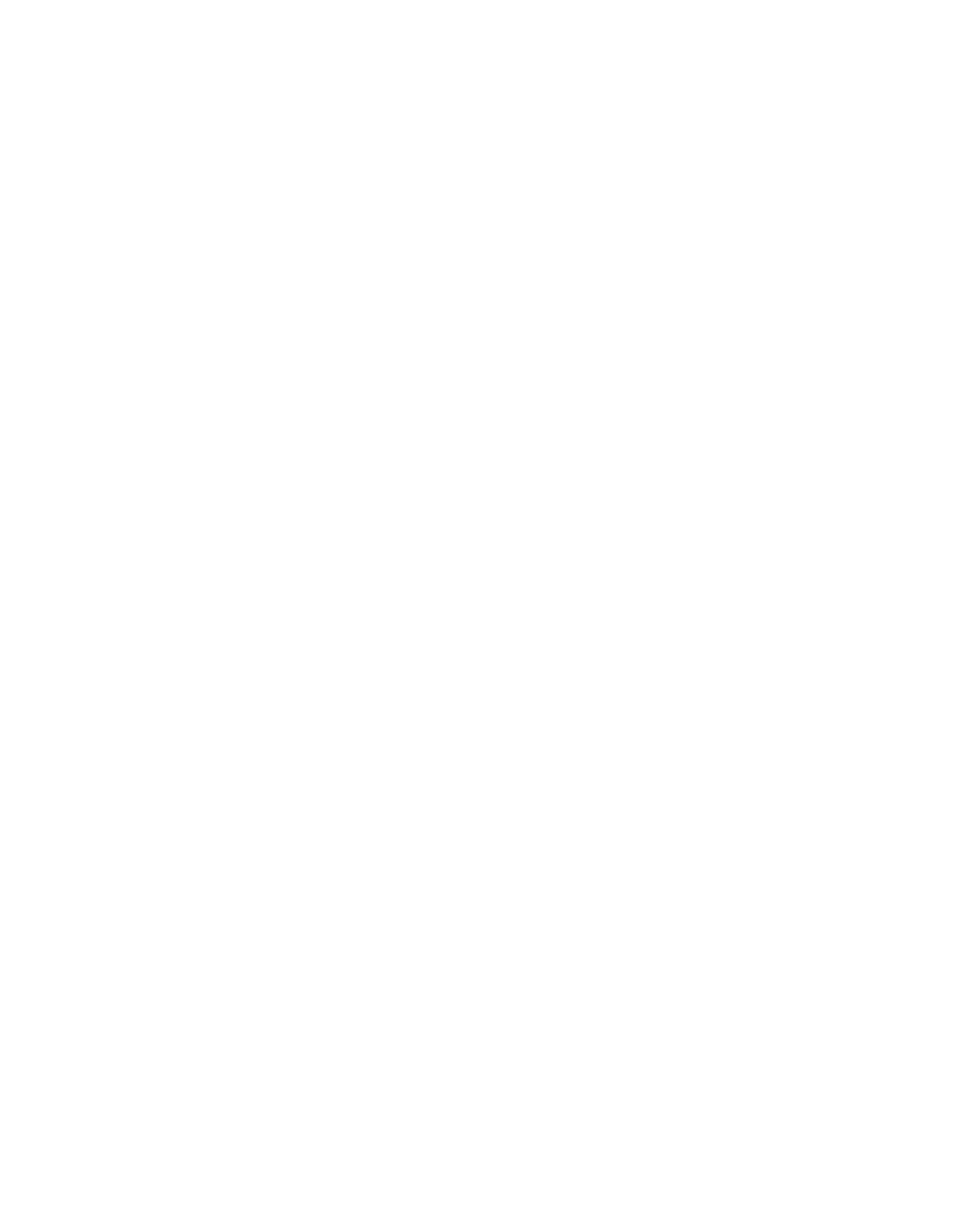|  | Rank Num Name/Gym        |  |  | Exec Diff ND Score             | Total                                 |
|--|--------------------------|--|--|--------------------------------|---------------------------------------|
|  | 167 Skyelar Hawk         |  |  |                                | #1: 20.4  1.2 $\ldots$ 21.600  51.800 |
|  | Eagle Gymnastics Academy |  |  | $#2: 27.3$ 2.9 $\ldots$ 30.200 |                                       |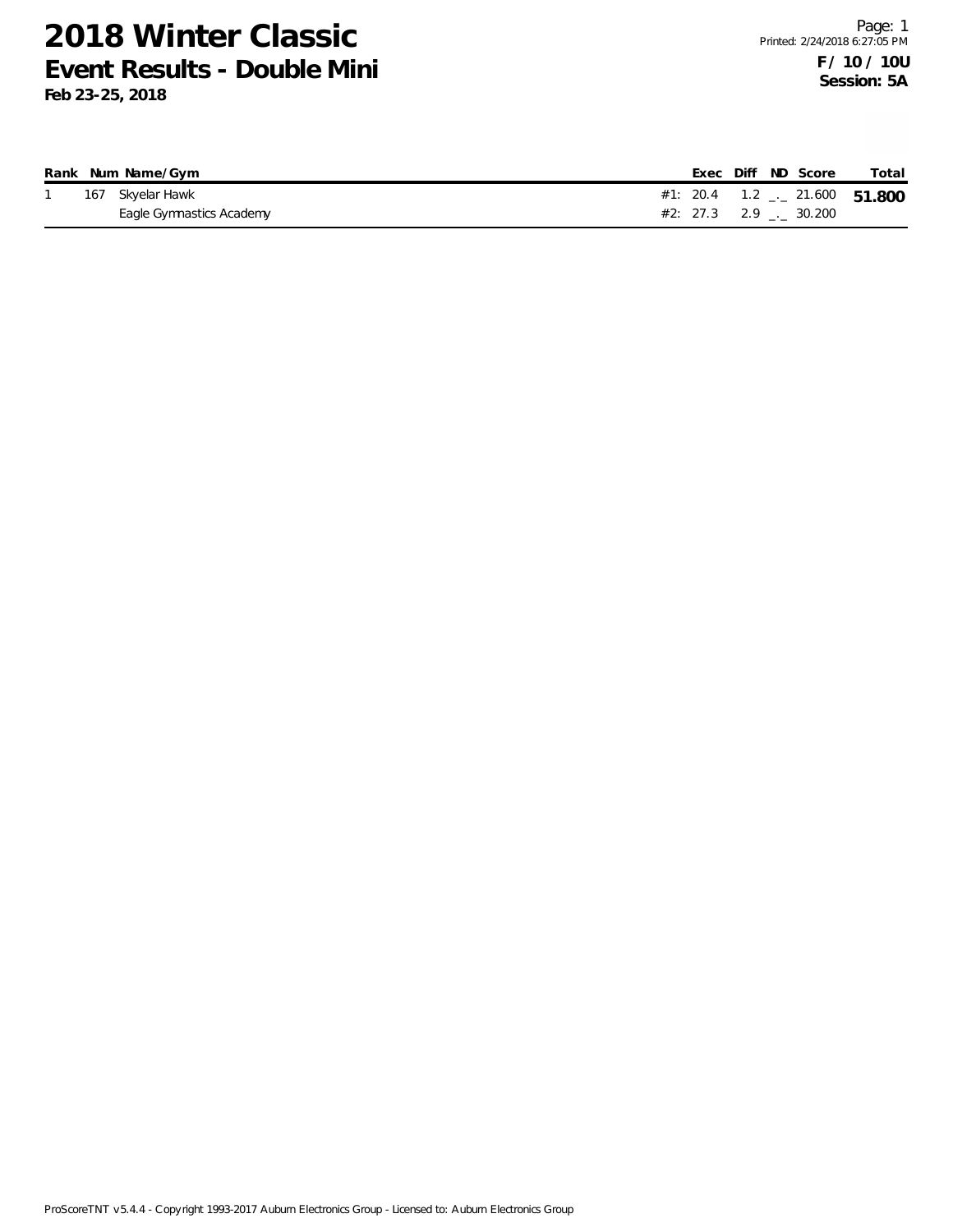|     | Rank Num Name/Gym               |  |  | Exec Diff ND Score        | Total                                    |
|-----|---------------------------------|--|--|---------------------------|------------------------------------------|
|     | 232 Micah Miner                 |  |  |                           | #1: 27.9 4.8 -0.9 31.800 64.500          |
|     | Kris Power Tumbling             |  |  | #2: 27.9 4.8 . 32.700     |                                          |
| 298 | Reilly Lichtman                 |  |  |                           | #1: 28.5 3.0 $\frac{1}{2}$ 31.500 63.300 |
|     | Garden State Trampoline Academy |  |  | $#2: 28.5 \t3.3 \t31.800$ |                                          |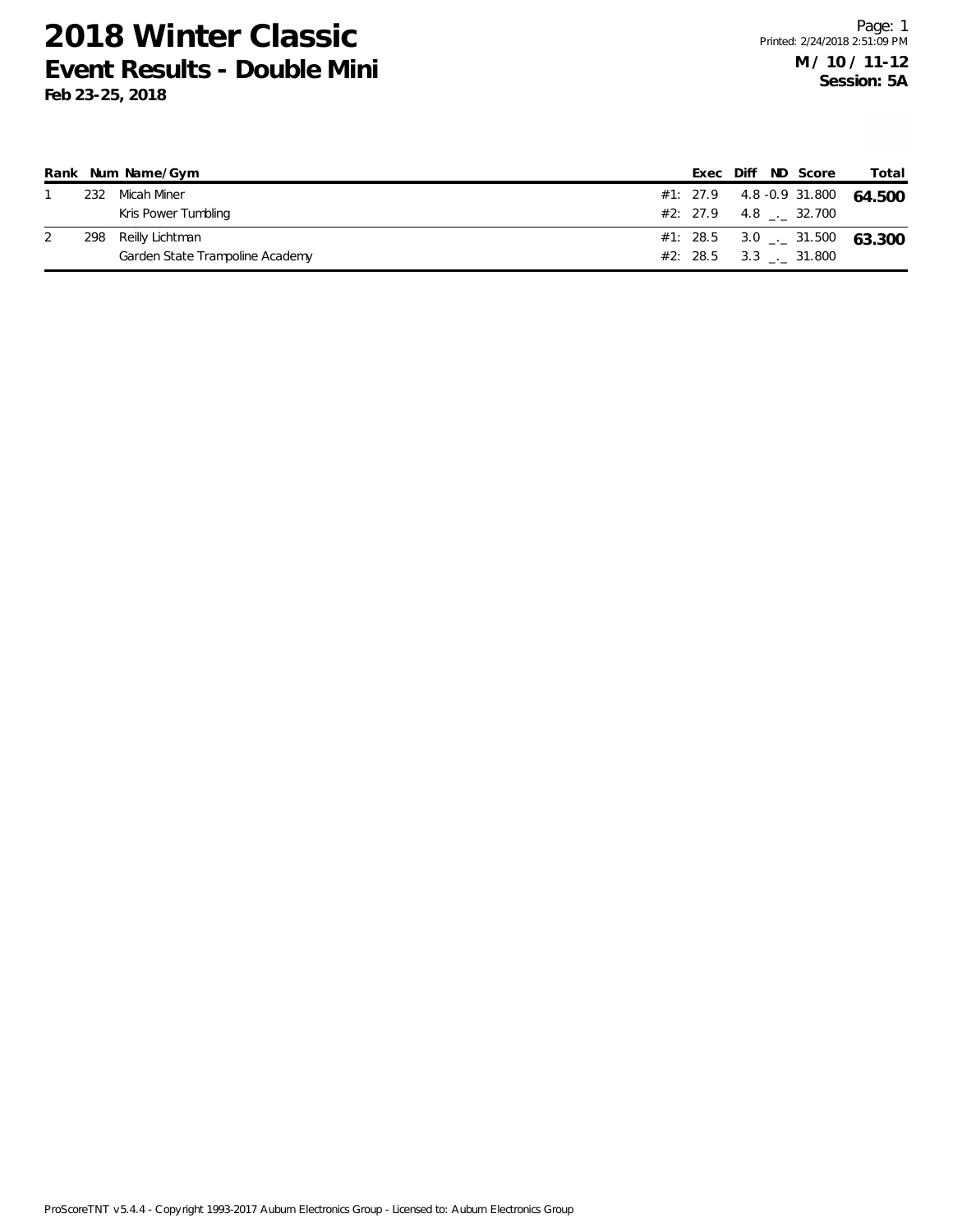| Rank           |     | Num Name/Gym                                          |            | Exec                 | Diff | ND Score                              | Total  |
|----------------|-----|-------------------------------------------------------|------------|----------------------|------|---------------------------------------|--------|
|                | 451 | Samuel Newtz<br>North Valley Gymnastics               | #1:<br>#2: | 27.3<br>28.2         |      | 5.2 -0.9 31.600<br>4.8 0.0 33.000     | 64.600 |
| 2              | 455 | Nathan Kulbe<br><b>Gymnastics Central</b>             |            | #1: 27.6<br>#2: 27.6 |      | 5.2 -0.9 31.900<br>4.8 - 0.9 31.500   | 63.400 |
| 3              | 481 | Ryan Diez<br>Park Avenue Gymnastics                   |            | #1: 27.6<br>#2: 27.3 |      | 3.6 0.0 31.200<br>4.4 0.0 31.700      | 62.900 |
| $\overline{4}$ | 386 | Ben Adams<br>Sonshine Gymnastics                      | #1:        | 28.5<br>#2: 27.6     |      | 3.2 0.0 31.700<br>3.5 0.0 31.100      | 62.800 |
| 5              | 371 | Alexander Cole<br>Dynamite Gymnastics                 |            | #1: 27.6<br>#2: 27.0 |      | 4.8 -1.2 31.200<br>4.8 -0.3 31.500    | 62.700 |
| 6              | 498 | Rory O'Neil<br><b>Gleasons Gymnastics Maple Grove</b> |            | #1: 27.6<br>#2: 27.3 |      | 4.8 -1.2 31.200<br>$3.2 - 0.3$ 30.200 | 61.400 |
| 7              | 382 | Zachary Halter<br>Seattle Gymnastics-Ballard          |            | #1: 27.0<br>#2: 27.9 |      | 3.2 - 0.9 29.300<br>3.3 0.0 31.200    | 60.500 |
| 8              | 361 | Carter Black<br>North Valley Gymnastics               |            | #1: 26.4<br>#2: 19.8 |      | 4.8 -1.5 29.700<br>$2.0$ _._ 21.800   | 51.500 |
| 9              | 508 | Jack Ledford<br><b>MJM Studios</b>                    | #1:<br>#2: | 27.9                 |      | 3.2 0.0 31.100                        | 31.100 |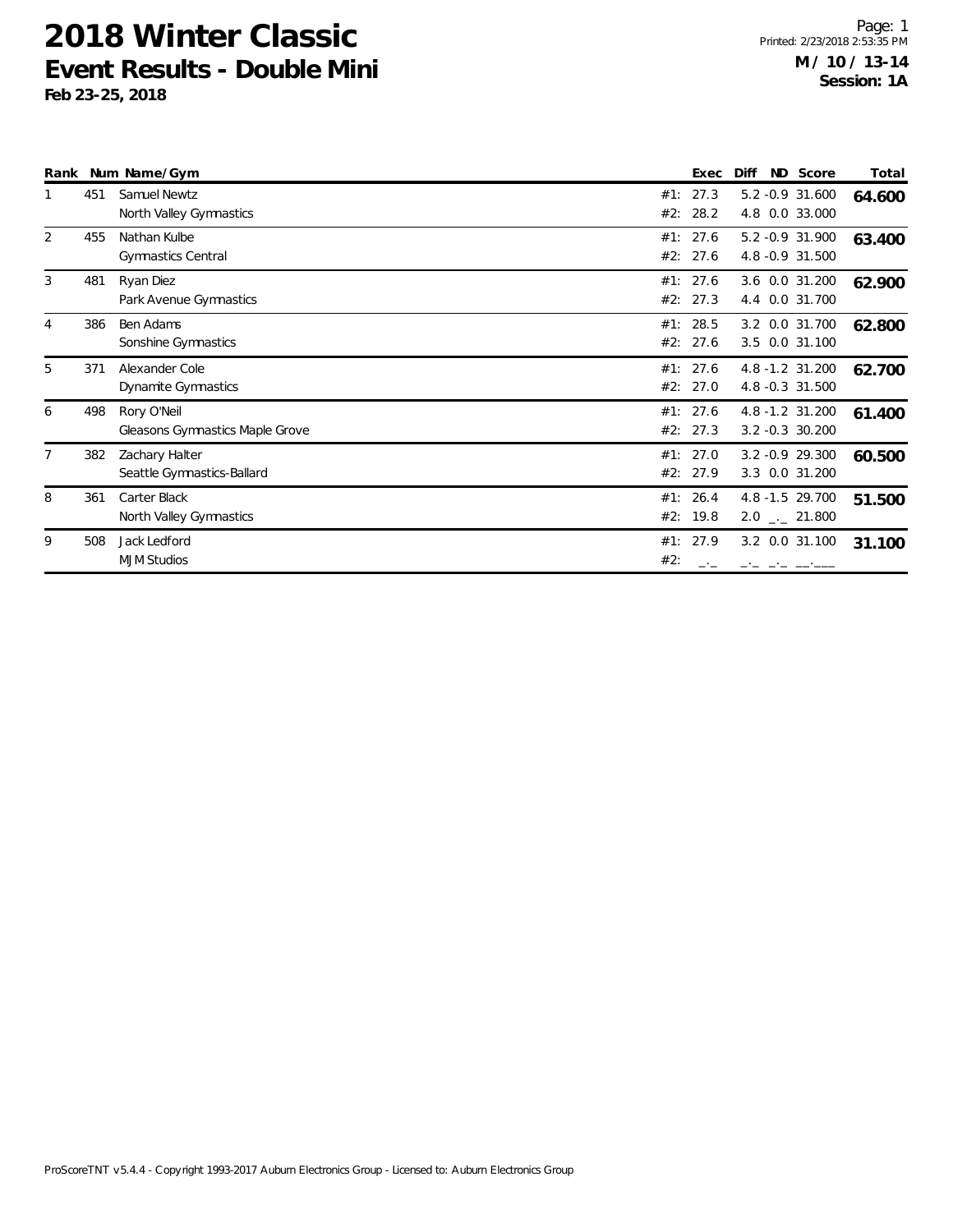| Rank |     | Num Name/Gym                                               |            | Exec                 | Diff       | ND Score                                 | Total  |
|------|-----|------------------------------------------------------------|------------|----------------------|------------|------------------------------------------|--------|
|      | 419 | Madison Zander<br>Let It Shine Gymnastics                  | #1:<br>#2: | 28.2<br>27.9         | 3.9<br>3.6 | $0.0$ 32.100<br>0.0 31.500               | 63.600 |
| 2    | 409 | Sharlotta Mozes<br>Air Sports                              | #1:<br>#2: | 26.7<br>28.2         |            | 4.4 -1.2 29.900<br>$5.2 -0.3$ 33.100     | 63.000 |
| 3    | 339 | Rylee Chapman<br>3T1                                       | #1:<br>#2: | 27.6<br>28.5         |            | 3.3 0.0 30.900<br>3.2 0.0 31.700         | 62.600 |
| 4T   | 432 | Karlee English<br>Powerhouse TNT Gymnastics                | #1:<br>#2: | 28.2<br>28.2         | 3.2        | 0.0 31.400<br>2.9 0.0 31.100             | 62.500 |
| 5T   | 402 | Alexis Gustavson<br>Victoria Gymagic Inc.                  | #2:        | #1: 27.9<br>27.9     |            | 3.4 0.0 31.300<br>3.3 0.0 31.200         | 62.500 |
| 6    | 437 | Michelle Sherman<br>Elite Trampoline Academy               | #1:<br>#2: | 28.8<br>28.5         | 2.1<br>2.7 | 0.0 30.900<br>0.0 31.200                 | 62.100 |
| 7T   | 362 | Rachel Holland<br>West Texas Trampoline & Tumbling Explosi | #1:<br>#2: | 27.9<br>28.2         |            | 3.1 -0.3 30.700<br>2.9 0.0 31.100        | 61.800 |
| 8T   | 399 | Rachael DeSimone<br>Garden State Trampoline Academy        | #1:<br>#2: | 27.9<br>27.6         |            | 2.9 0.0 30.800<br>3.4 0.0 31.000         | 61.800 |
| 9    | 460 | Olivia Lanham<br>Let It Shine Gymnastics                   | #1:        | 27.6<br>#2: 27.0     | 3.4        | 0.0 31.000<br>3.6 0.0 30.600             | 61.600 |
| 10   | 489 | Kailyn Brzozowski<br>Champions Westlake                    |            | #1: 27.9<br>#2: 27.6 |            | 3.2 -0.9 30.200<br>3.3 0.0 30.900        | 61.100 |
| 11   | 392 | Tanna Andersen<br>Wasatch T&T                              | #1:        | 27.9<br>#2: 27.3     | 2.7        | 0.0 30.600<br>2.9 0.0 30.200             | 60.800 |
| 12   | 438 | Brooke Warzecha<br>Victoria Gymagic Inc.                   | #2:        | #1: 27.0<br>19.8     |            | 4.4 -0.9 30.500<br>2.4 0.0 22.200        | 52.700 |
| 13   | 472 | Caroline Walker<br>Eagle Gymnastics Academy                | #1:<br>#2: | 28.2<br>0.0          |            | $3.2 -0.9$ 30.500<br>$0.0$ $0.0$ $0.000$ | 30.500 |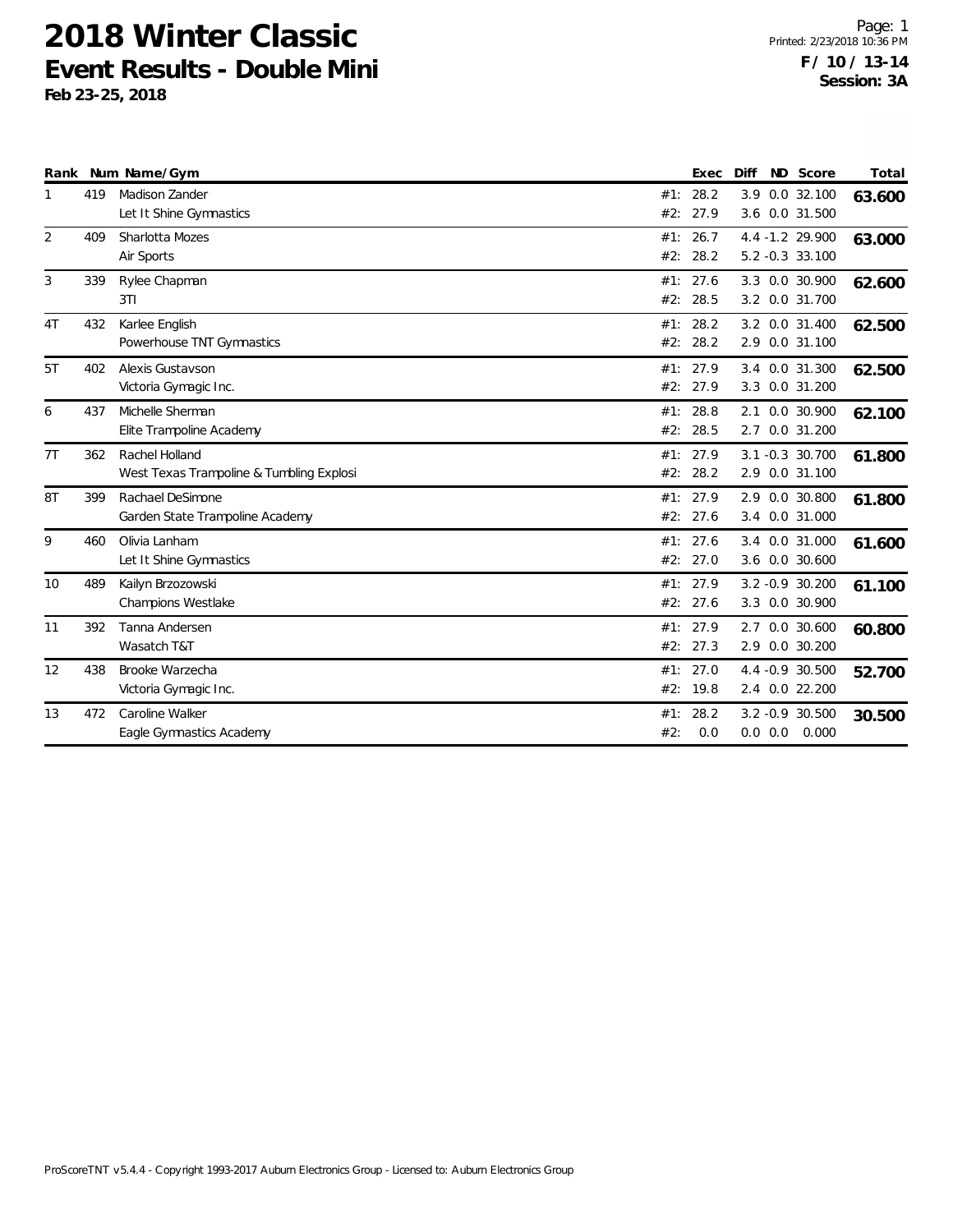| Rank           |     | Num Name/Gym                                                  |            | Exec                 | Diff | ND Score                                       | Total  |
|----------------|-----|---------------------------------------------------------------|------------|----------------------|------|------------------------------------------------|--------|
|                | 698 | <b>Corbin Hines</b><br>Amplify Gymnastics                     | #1:<br>#2: | 27.0<br>27.9         |      | 6.0 0.0 33.000<br>6.0 0.0 33.900               | 66.900 |
| 2              | 702 | Randy Holmes<br><b>Gymnastics Central</b>                     |            | #1: 27.9<br>#2: 27.3 |      | $6.0 - 0.3$ 33.600<br>5.2 -0.3 32.200          | 65.800 |
| 3              | 718 | <b>Tate Moorehead</b><br><b>Gymnastics Central</b>            |            | #1: 27.0<br>#2: 27.3 |      | $6.0 - 0.3$ 32.700<br>5.2 -0.9 31.600          | 64.300 |
| 4              | 568 | Jonathan Reagan<br>Flip Force Gymnastics                      | #2:        | #1: 27.9<br>28.8     |      | 3.4 0.0 31.300<br>3.5 0.0 32.300               | 63.600 |
| 5T             | 638 | Jack Yerxa<br>Gleasons Gymnastics Maple Grove                 | #1:<br>#2: | 28.2<br>28.2         |      | 3.6 0.0 31.800<br>$3.4$ $_{\leftarrow}$ 31.600 | 63.400 |
| 6T             | 668 | Tenma Ide<br>Airborne Gymnastics and Dance                    | #1:        | 27.6<br>#2: 27.0     |      | 5.2 0.0 32.800<br>4.8 -1.2 30.600              | 63.400 |
| $\overline{7}$ | 531 | Dominic Dumas<br>The Flip Shop                                |            | #1: 19.8<br>#2: 28.5 |      | 2.4 0.0 22.200<br>5.6 0.0 34.100               | 56.300 |
| 8              | 571 | Nate Stearns<br>Top Star Training Center                      |            | #1: 27.3<br>#2: 19.8 |      | 5.2 0.0 32.500<br>2.8 0.0 22.600               | 55.100 |
| 9              | 557 | <b>Merrill Hunter</b><br>Team Legacy (Coach Patty Gymnastics) | #1:        | 20.1<br>#2: 27.9     |      | 2.4 0.0 22.500<br>4.8 -0.3 32.400              | 54.900 |
| 10             | 604 | Chris Butler<br>Dynamite Gymnastics                           | #1:        | 26.7<br>#2: 27.0     |      | 4.4 - 0.9 30.200<br>$0.7 - 3.3$ 24.400         | 54.600 |